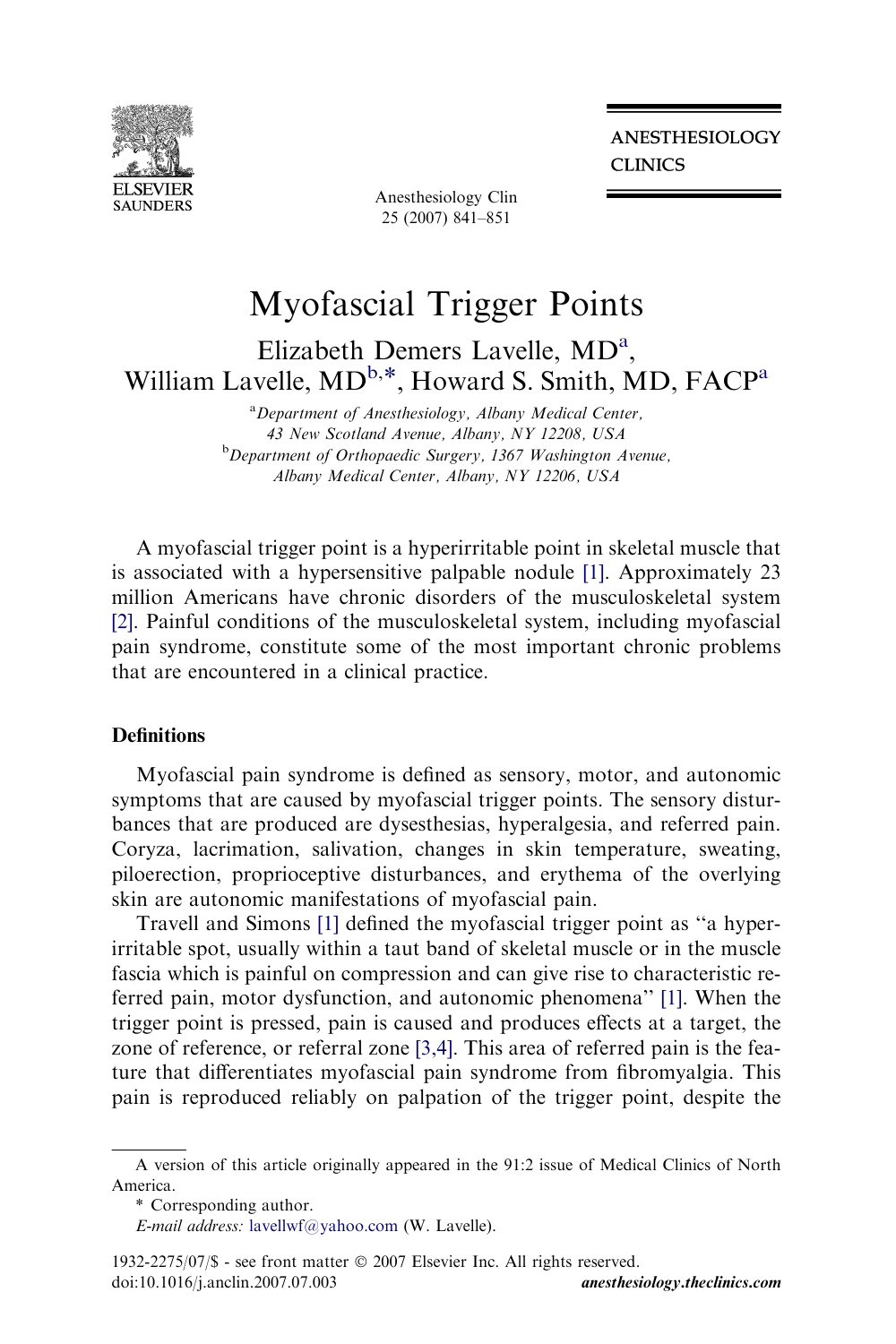fact that it is remote from its source of origin. This referred pain rarely coincides with dermatologic or neuronal distributions, but follows a consistent pattern [\[5\]](#page-9-0).

## Etiology

Trigger points may develop after an initial injury to muscle fibers. This injury may include a noticeable traumatic event or repetitive microtrauma to the muscles. The trigger point causes pain and stress in the muscle or muscle fiber. As the stress increases, the muscles become fatigued and more susceptible to activation of additional trigger points. When predisposing factors combine with a triggering stress event, activation of a trigger point occurs. This theory is known as the ''injury pool theory'' [\[1\]](#page-9-0).

# Pathophysiology

There is no pathologic or laboratory test for identifying trigger points. Therefore, much of the pathophysiologic research on trigger points has been directed toward verifying common theories of their formation. Fig. 1 provides an example of the theory behind the formation of myofascial trigger points.

The local twitch response (LTR) has been described as a characteristic response of myofascial trigger points. LTR is a brisk contraction of the muscle fibers in and around the taut band elicited by snapping palpation or rapid



Fig. 1. Myofascial trigger point loci.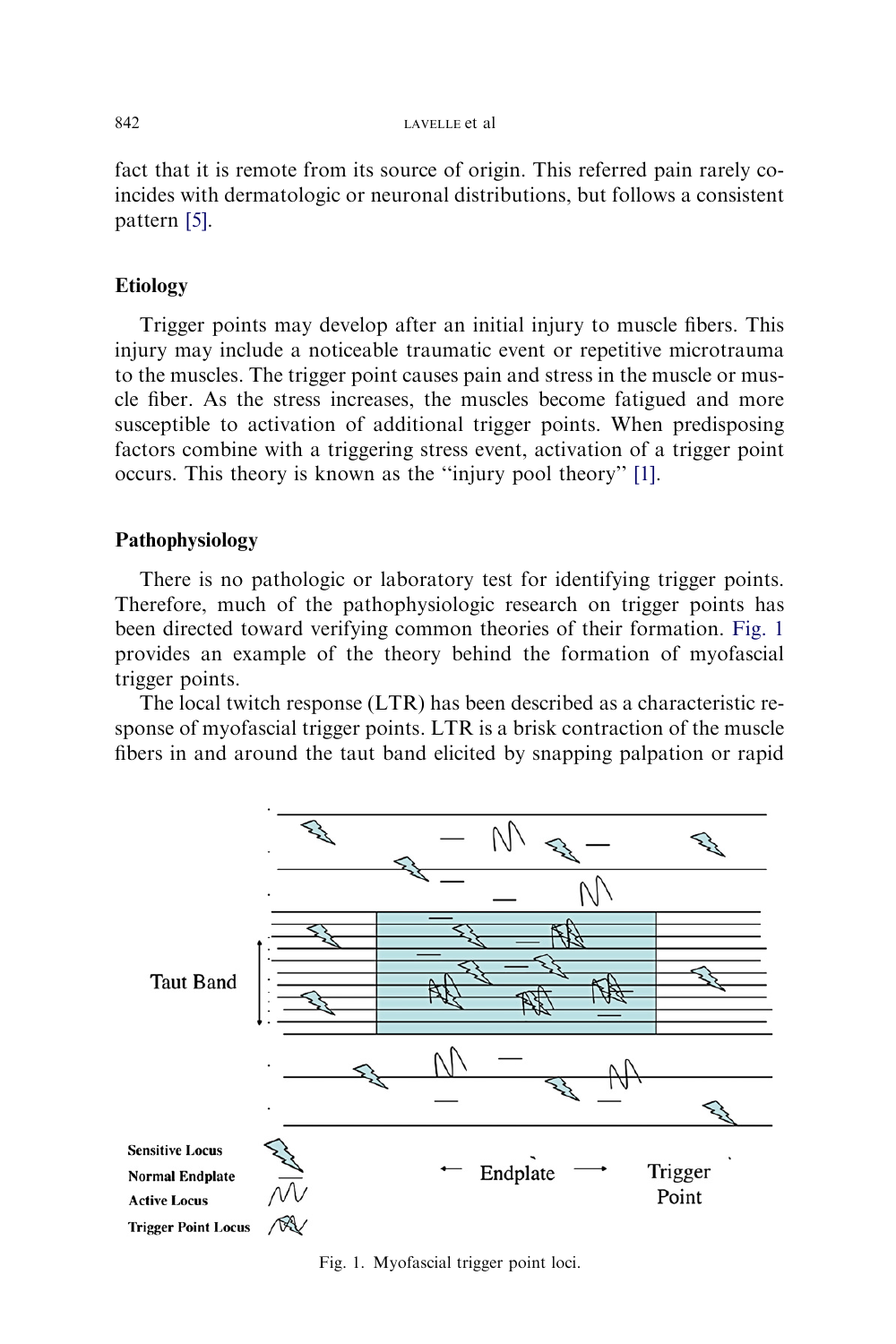insertion of a needle into the myofascial trigger point [\[6\].](#page-9-0) The sensitive site where an LTR is found has been termed the "sensitive locus." Based on observations during successful trigger point injections, a model with multiple sensitive loci in a trigger point region was proposed [\[6\]](#page-9-0). In a recent histologic study, the sensitive loci correlated with sensory receptors [\[7,8\].](#page-9-0)

In a study by Hubbard and Berkoff, spontaneous electrical activity was demonstrated at sites in a trigger point region, whereas similar activity was not found at adjacent nontender sites [\[6\]](#page-9-0). The site where the spontaneous electrical activity is recorded is termed the ''active locus.'' To elicit and record spontaneous electrical activity, high-sensitivity recording and a gentle insertion technique into the trigger point must be used [\[6\]](#page-9-0). The waveforms of the spontaneous electrical activity correspond closely to previously published reports of motor endplate noise [\[9,10\]](#page-9-0). Therefore, the spontaneous electrical activity likely is one type of endplate potential, and the active loci probably are related closely to motor endplates.

It was hypothesized that a myofascial trigger point locus is formed when a sensitive locus, the nociceptor, and an active locus-the motor endplatecoincide. It is possible that sensitive loci are distributed widely throughout the entire muscle, but are concentrated in the trigger point region. This explains the finding of elicitation of referred pain when ''normal'' muscle tissue is needled or high pressure is applied [\(Fig. 2\)](#page-3-0).

#### Diagnosis

The diagnosis of myofascial pain is best made through a careful analysis of the history of pain along with a consistent physical examination [\[11\].](#page-9-0) The diagnosis of myofascial pain syndrome, as defined by Simons and colleagues [\[12\]](#page-9-0), relies on eight clinical characteristics [\(Box 1](#page-4-0)). Identification of the pain distribution is one of the most critical elements in identifying and treating myofascial pain. The physician should ask the patient to identify the most intense area of pain using a single finger. There also is an associated consistent and characteristic referred pain pattern on palpation of this trigger point. Often, this referred pain is not located in the immediate vicinity of the trigger point, but is found commonly in predictable patterns. These patterns are described clearly in Travell and Simon's Myofascial Pain and Dysfunction: The Trigger Point Manual [\[12\]](#page-9-0). Pain can be projected in a peripheral referral pattern, a central referral pattern, or a local pain pattern [\(Fig. 3](#page-4-0)). When a hyperintense area of pain is identified, its area of referred pain should be identified [\[4\]](#page-9-0).

The palpable band is considered critical in the identification of the trigger point. Three methods have been identified for trigger point palpation: flat palpation, pincer palpation, and deep palpation. Flat palpation refers to sliding a fingertip across the muscle fibers of the affected muscle group. The skin is pushed to one side, and the finger is drawn across the muscle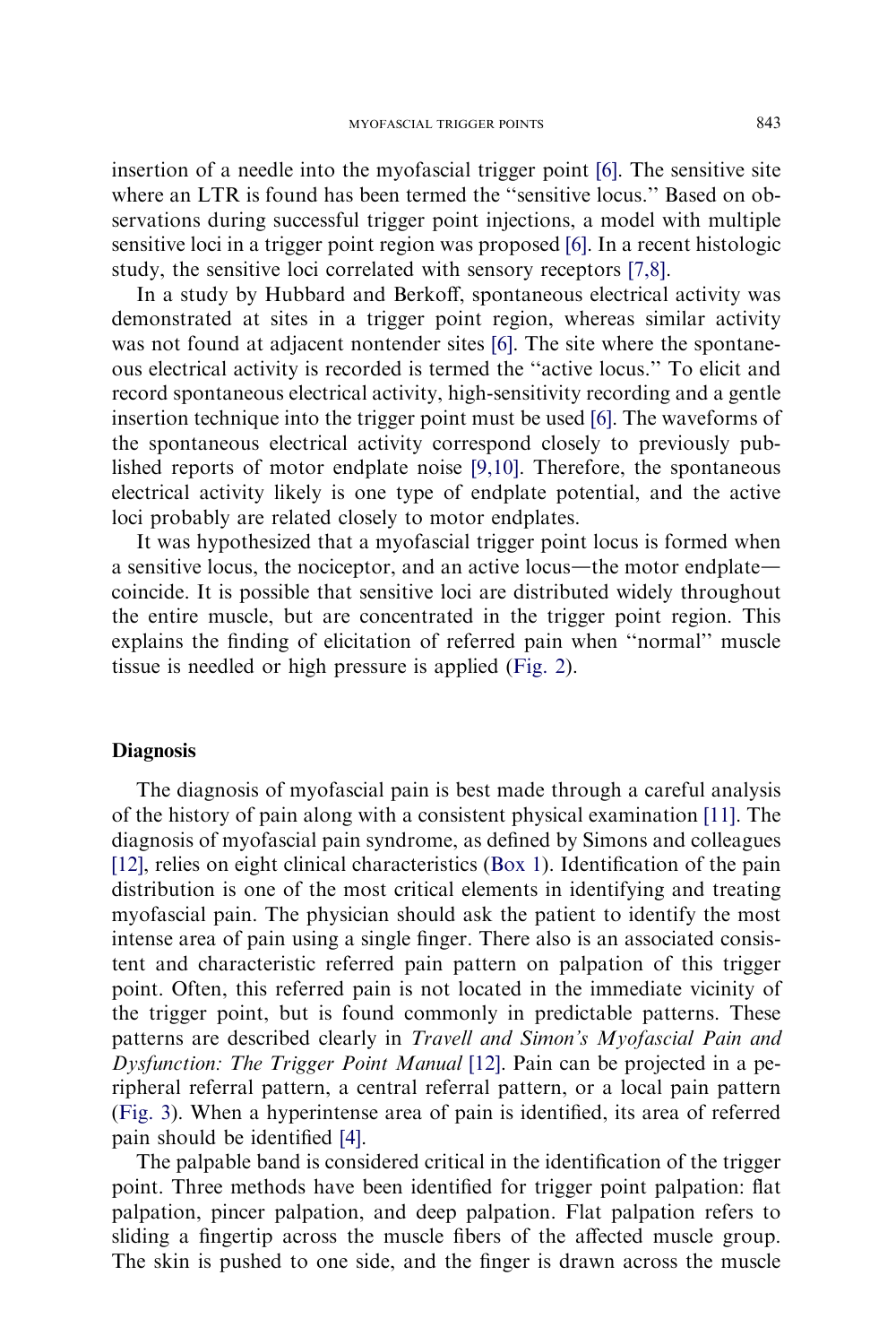<span id="page-3-0"></span>

Fig. 2. Pathophysiology of myofascial trigger points. Ach, acetylcholine; CNS, central nervous system; LTR, local twitch response; SEA, spontaneous electrical activity.

fibers. This process is repeated with the skin pushed to the other side. A taut band may be felt passing under the physician's finger. Snapping palpation, like plucking of a violin, is used to identify the specific trigger point. Pincer palpation is a method that involves firmly grasping the muscle between the thumb and forefinger. The fibers are pressed between the fingers in a rolling manner while attempting to locate a taut band. Deep palpation may be used to find a trigger point that is obscured by superficial tissue. The fingertip is placed over the muscle attachment of the area suspected of housing the trigger point. When the patient's symptoms are reproduced by pressing in one specific direction, a trigger point may be presumed to be located [\[2\].](#page-9-0)

Several devices have been developed to assist in the location of a myofascial trigger point. Fisher [\[13\]](#page-9-0) developed a pressure threshold measuring gauge to assist in the diagnosis and location of the myofascial trigger point. It is a hand-held device calibrated in kg/cm<sup>2</sup>. Pressure is increased gradually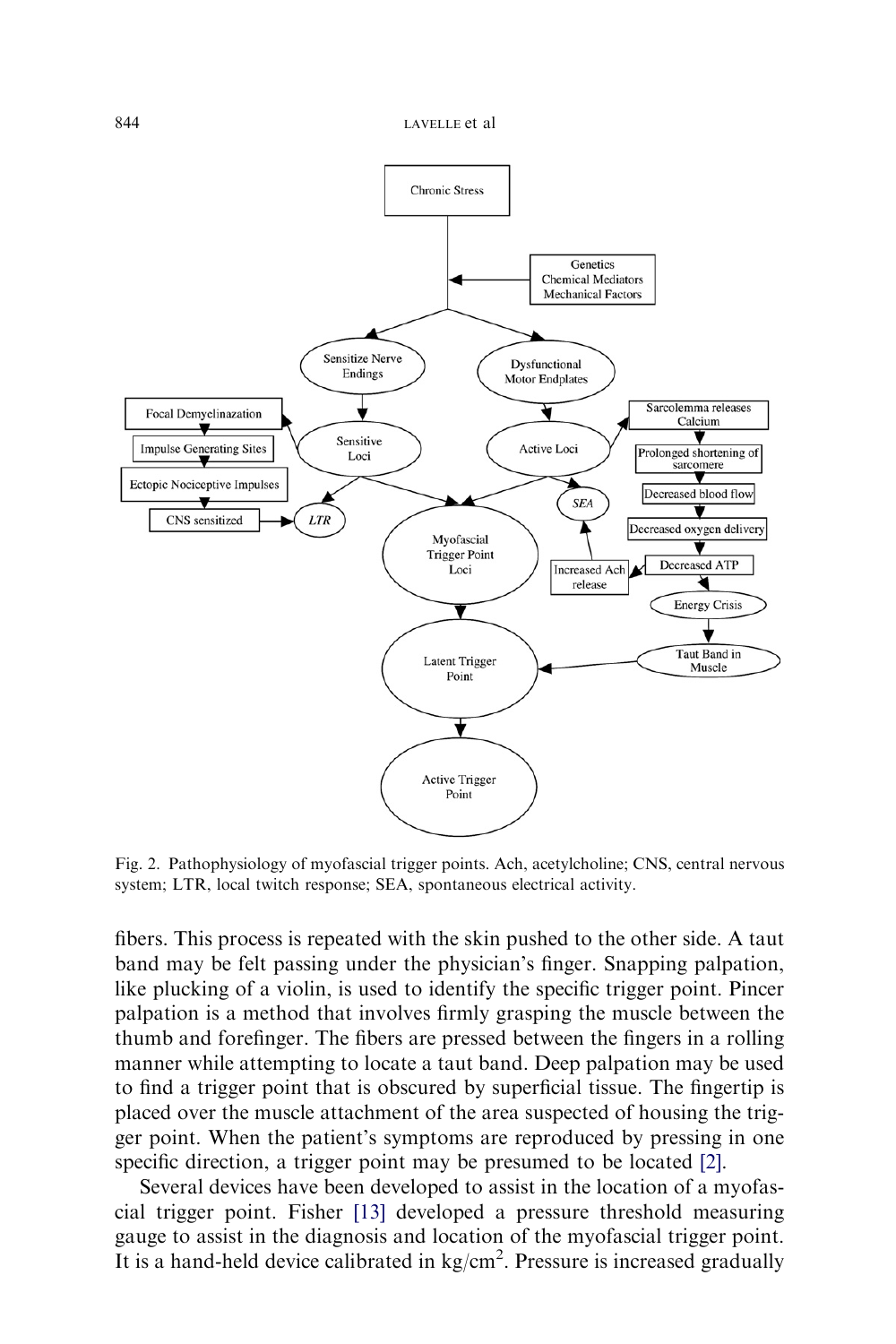# <span id="page-4-0"></span>Box 1. Clinical characteristics of myofascial pain syndrome

Onset description and immediate cause of the pain Pain distribution pattern Restricted range of motion with increased sensitivity to stretching Weakened muscle due to pain with no muscular atrophy Compression causing pain similar to the patient's chief complaint A palpable taut band of muscle correlating with the patient's trigger point LTR elicited by snapping palpation or rapid insertion of a needle Reproduction of the referred pain with mechanical stimulation of the trigger point

and evenly until the patient reports discomfort. The pressure measurement is then recorded. Contralateral pressure measurements are taken to establish relative sensitivity of the point in question; a difference of 2 kg/cm<sup>2</sup> is considered an abnormal reading [\[14\].](#page-9-0) An electromyogram (EMG) also may assist in the diagnosis of the trigger point [\[15,16\]](#page-9-0). When the active locus is entered, the peak amplitudes often are off the scale of the EMG monitor. Although this method may seem to be useful scientifically, significant clinical results have not been found.

# Noninvasive techniques for management

# Spray (freeze) and stretch

Travell and Simons [\[1\]](#page-9-0) advocated passive stretching of the affected muscle after application of sprayed vapocoolant to be the ''single most effective



Peripheral Projection of Pain

**Central Projection of Pain** 

Local Pain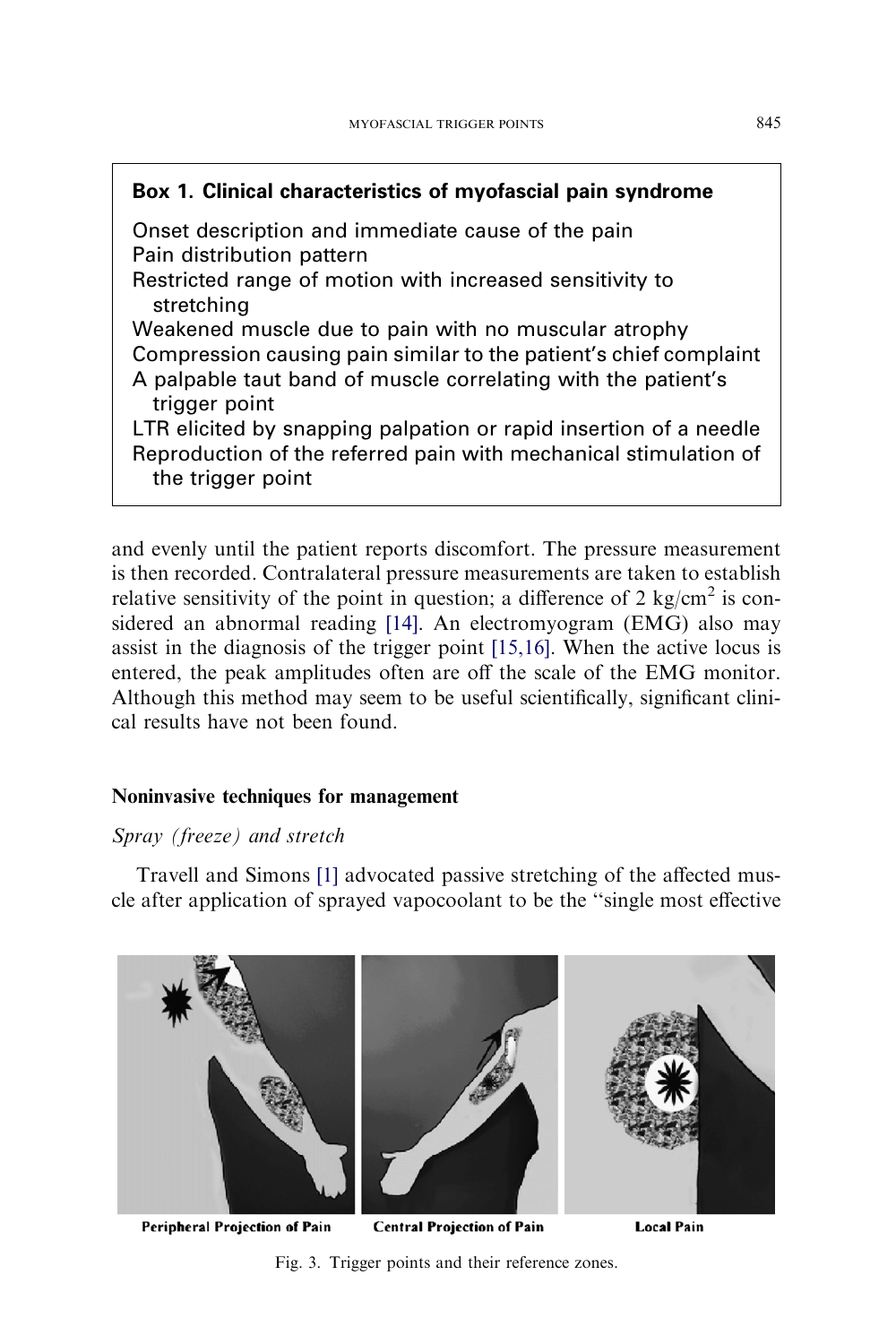treatment'' for trigger point pain. The proper technique depends on patient education, cooperation, compliance, and preparation. The patient should be positioned comfortably, ensuring that the trigger point area is well supported and under minimal tension. Position should place one end of the muscle with the trigger point zone securely anchored. The patient should be marked after careful diagnosis of the trigger point region, and the reference zone should be noted. The skin overlying the trigger point should be anesthetized with a vapocoolant spray (ethyl chloride or dichlorodifluoromethane-trichloromonofluoromethane) over the entire length of the muscle [\[12\].](#page-9-0) This spray should be applied from the trigger point toward the reference zone until the entire length of the muscle has been covered. The vapocoolant should be directed at a 30° angle to the skin. Immediately after the first vapocoolant spray pass, passive pressure should be applied to the other end of the muscle, resulting in a stretch. Multiple slow passes of spray over the entire width of the muscle should be performed while maintaining the passive muscle stretch. This procedure is repeated until full range of motion of the muscle group is reached, with a maximum of three repetitions before rewarming the area with moist heat. Care must be taken to avoid prolonged exposure to the vapocoolant spray, assuring that each spray pass lasts less than 6 seconds. Patients must be warned not to overstretch muscles after a therapy session.

# Physical therapy

Some of the best measures to relieve cyclic myofascial pain involve the identification of perpetuating factors. Physical therapists assist patients in the determination of predisposing activities. With routine follow-up, they are often able to correct elements of poor posture and body mechanics [\[1\]](#page-9-0).

#### Transcutaneous electrical stimulation

Transcutaneous electrical stimulation (TENS) is used commonly as adjuvant therapy in chronic and acute pain management. Placement of the TENS electrode is an empiric process and may involve placement at trigger point sites or along zones of referred pain [\[17\].](#page-9-0)

## Ultrasound

Ultrasound may be used as an adjunctive means of treatment. Ultrasound transmits vibration energy at the molecular level; approximately 50% reaches a depth of 5 mm.

## Massage

Massage was advocated by Simons and colleagues [\[12\]](#page-9-0). Their technique was described as a ''deep stroking'' or ''stripping'' massage. The patient is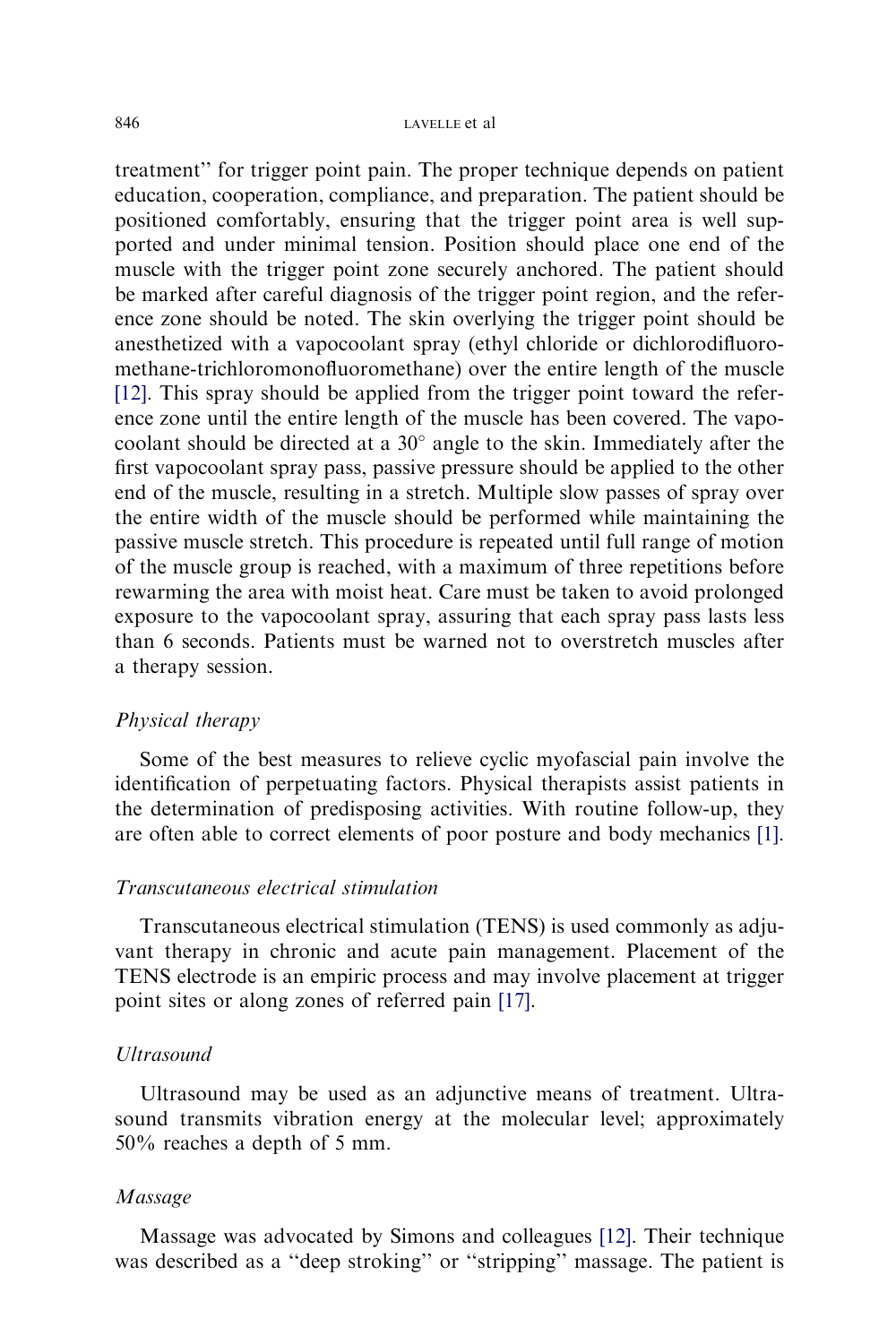positioned comfortably to allow the muscle group being treated to be lengthened and relaxed as much as possible.

## Ischemic compression therapy

The term ''ischemic compression therapy'' refers to the belief that the application of pressure to a trigger point produces ischemia that ablates the trigger point. Pressure is applied to the point with increasing resistance and maintained until the physician feels a relief of tension. The patient may feel mild discomfort, but should not experience profound pain. The process is repeated for each band of taut muscle encountered [\[12\]](#page-9-0).

#### Invasive techniques for management

Trigger point injection remains the treatment with the most scientific evidence and investigation for support. Typically, it is advocated for trigger points that have failed noninvasive means for treatment. Injections are highly dependent of the clinician's skill to localize the active trigger point with a small needle.

Various injected substances have been investigated. These include local anesthetics, botulism toxin, sterile water, sterile saline, and dry needling. One common finding with these techniques is that, at least anecdotally, the duration of pain relief following the procedure outlasts the duration of action of the injected medication.

## The universal technique for injection

The patient should be positioned in a recumbent position for the prevention of syncope, assistance in patient relaxation, and decreased muscle tension. The trigger point must then be identified correctly. The palpable band is considered critical in the identification of the trigger point. This can be done with any of the three methods described above. The trigger point should be marked clearly. Then, the skin is prepared in a sterile fashion. Various physicians use different skin preparations for their local procedures. One common skin preparation technique is to cleanse the skin with a topical alcohol solution followed by preparation with povidone-iodine [\[12\].](#page-9-0) A 22-gauge 1.5-inch needle is recommended for most superficial trigger points. Deeper muscles may be reached using a 21-gauge 2-inch or 2.5-inch needle. The needle should never be inserted to the hub because this is the weakest point on the needle [\[18\]](#page-9-0).

Once the skin is prepared and the trigger point is identified, the overlying skin is grasped between the thumb and index finger or between the index and middle finger. The needle is inserted approximately 1 to 1.5 cm away from the trigger point to facilitate the advancement of the needle into the trigger point at a 30° angle. The grasping fingers isolate the taut band and prevent it from rolling out of the trajectory of the needle. A ''fast-in,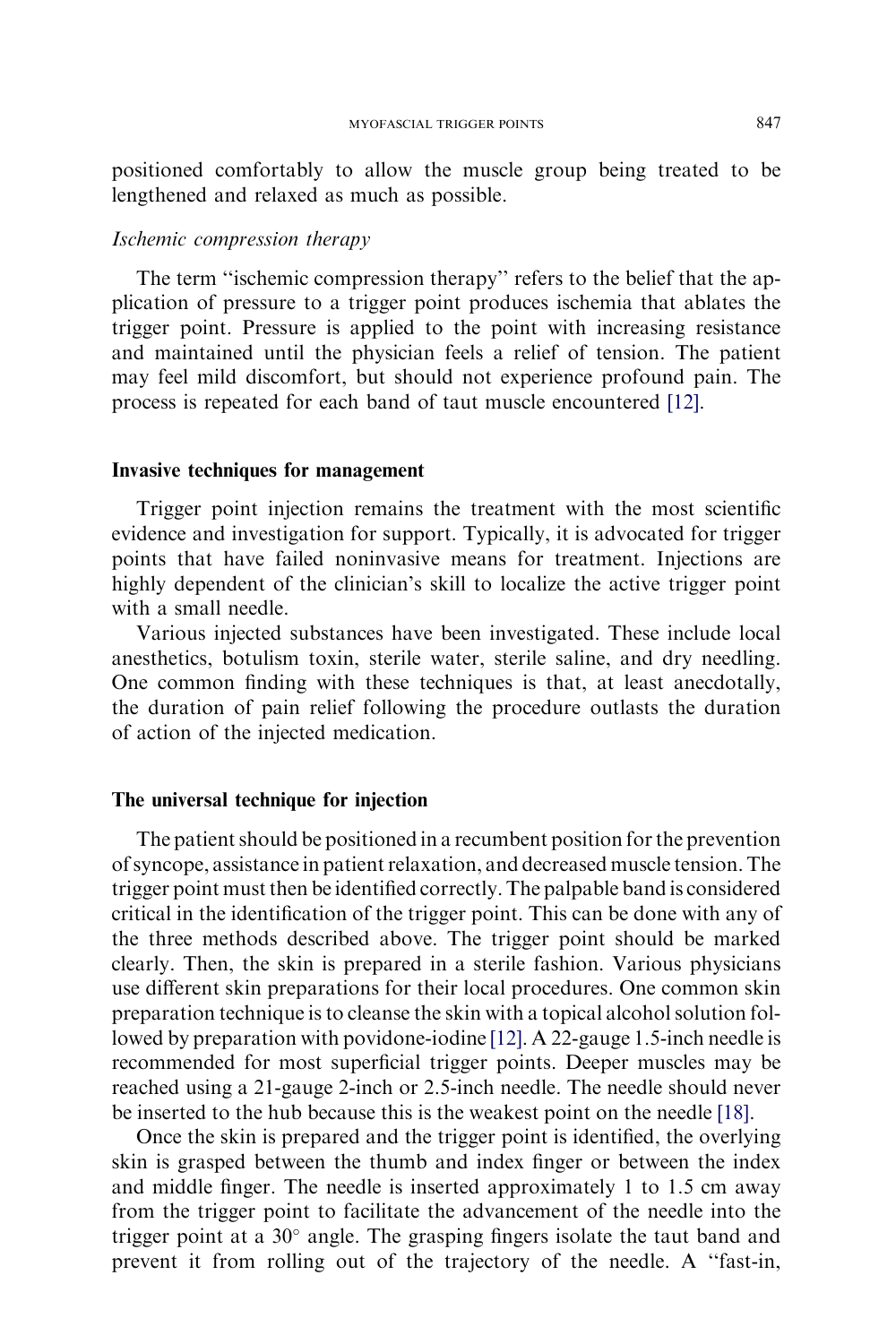#### 848 LAVELLE et al.

fast-out'' technique should be used to elicit an LTR. This local twitch was shown to predict the effectiveness of the trigger point injection [\[19\]](#page-9-0). After entering the trigger point, the needle should be aspirated to ensure that the lumen of a local blood vessel has not been violated. If the physician chooses to inject an agent, a small volume should be injected at this time. The needle may be withdrawn to the level of the skin without exiting, and it should be redirected to the trigger point repeating the process. The process of entering the trigger point and eliciting LTRs should proceed, attempting to contact as many sensitive loci as possible (Fig. 4).

An integral part of trigger point therapy is postprocedural stretching. After trigger point injection, the muscle group that was injected should undergo a full active stretch.

## Complications of trigger point injections

As with the introduction of any foreign body through the skin, the risk for skin or soft tissue infection is a possibility. Injection over an area of infected skin is contraindicated. The physician should never aim the needle at an intercostal space to avoid the complication of a pneumothorax. Hematoma formation following a trigger point injection can be minimized with proper injection technique and holding pressure over the surrounding soft tissue after withdrawal of the needle [\[12,20\].](#page-9-0)

## Medications for injection

# Local anesthetics

Local anesthetics are the substances that have been investigated most frequently for the treatment of myofascial trigger points. Local anesthetic



Fig. 4. Injection technique. The trigger point is positioned between two fingers to prevent the sliding of the trigger point during injection. The fingers are pressed downward and apart to maintain pressure and ensure hemostasis.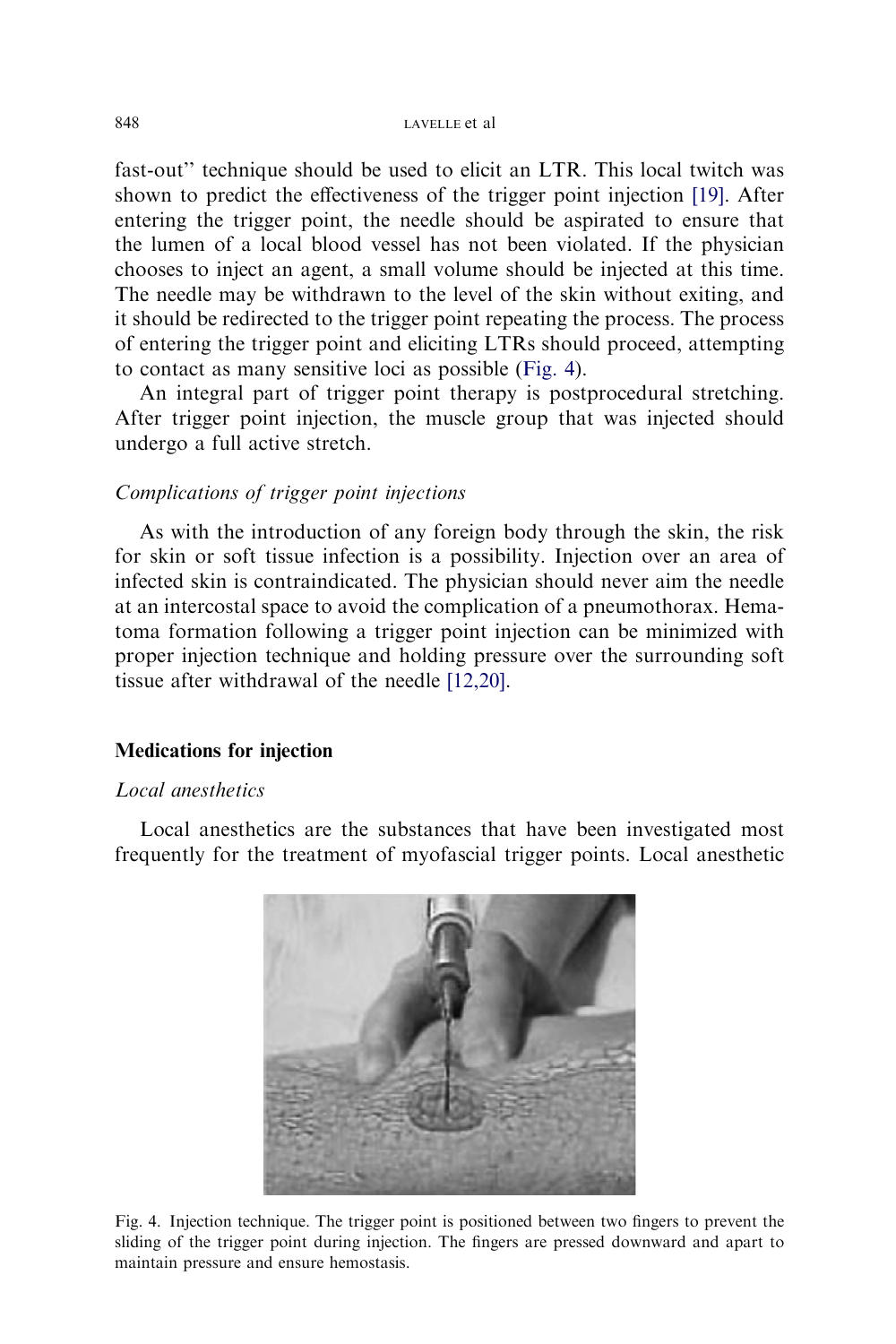injections were shown to improve measures on a pain scale, range of motion, and algometry pressure thresholds. The volume of local anesthetic injected also has been investigated, and small volumes are considered the most effective. Typically, less than 1 mL of local agent should be injected in a highly controlled manner. The primary use for a local anesthetic is to prevent local soreness. Procaine is selected often because it is selective for small, unmyelinated fibers that control pain perception rather than motor control. Lidocaine is a common substitute for procaine, but no experimental comparisons are available in the literature [\[12,21\]](#page-9-0).

# **Corticosteroids**

Local steroid injections offer the potential advantage of control of local inflammatory response; however, the theory that a trigger point is due to a local energy crisis does not support their clinical use. Steroids are used commonly by the orthopedic surgeon and rheumatologist to treat local conditions, such as trigger finger and tennis elbow. They carry the added dangers of local myotoxicity, subcutaneous tissue damage, and skin discoloration [\[12\].](#page-9-0)

# Botulinum toxin

Localized injection of a small amount of commercially prepared botulism toxin A relaxes an overactive muscle by blocking the release of acetylcholine. This essentially denervates the muscle until new synaptic contacts can be established. When injecting botulism toxin, the physician should remember that the toxin does not discriminate between trigger points and normal motor endplates. The physician should be careful to localize the trigger point before injection [\[22,23\]](#page-10-0).

#### Dry needling

Dry needling involves multiple advances of a needle into the muscle at the region of the trigger point. Much like any injection technique, the physician should aim to elicit an LTR, reproduction of the patient's symptomatology, and relief of muscle tension [\[7,24\]](#page-9-0).

## Summary

Myofascial pain syndromes are a widely recognized phenomenon among physicians and represent a common pain disorder in the American population. A myofascial trigger point is ''a hyperirritable spot, usually within a taut band of skeletal muscle or in the muscle fascia. The spot is painful on compression and can give rise to characteristic referred pain, motor dysfunction, and autonomic phenomena'' [\[1\]](#page-9-0). Many treatment strategies, both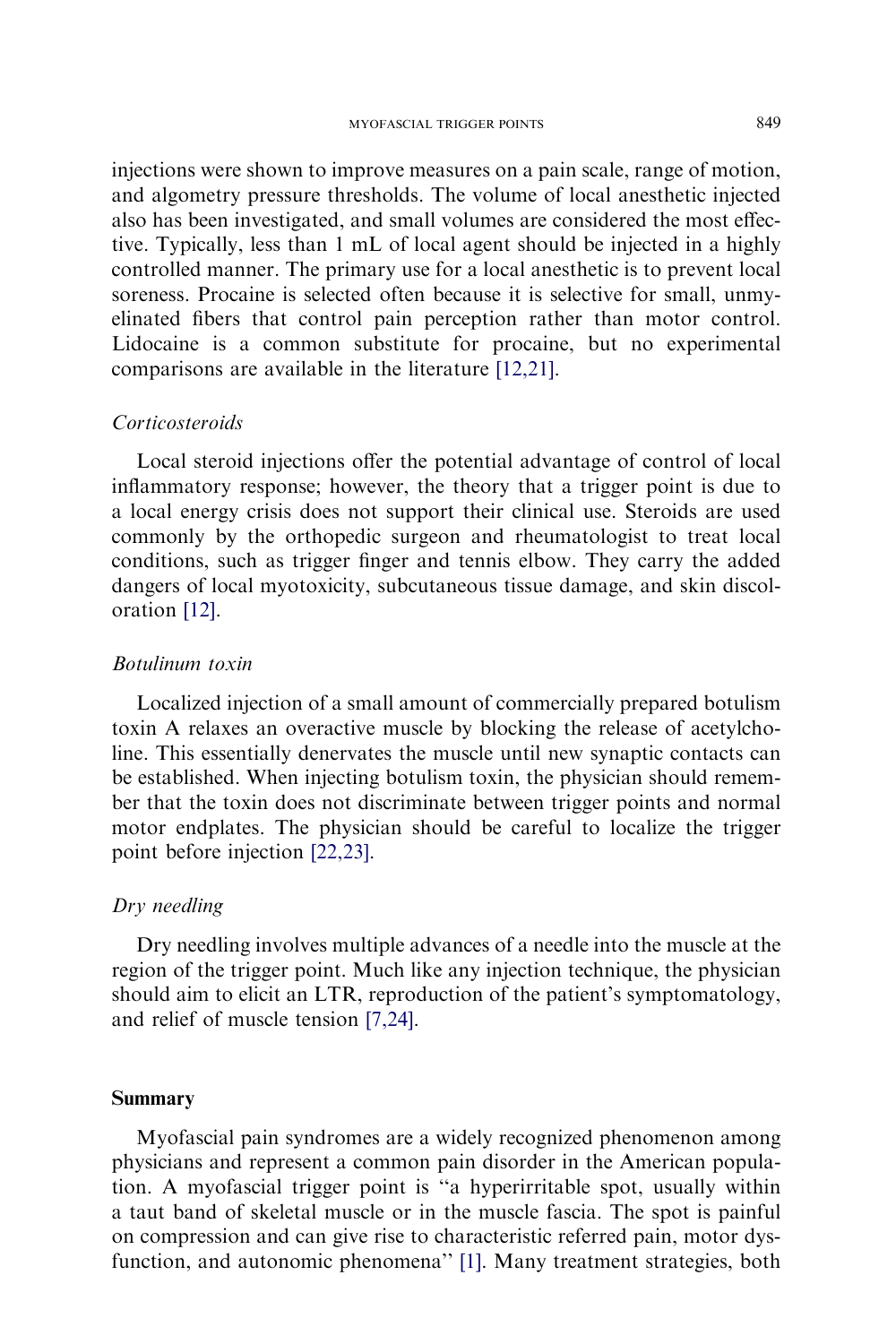<span id="page-9-0"></span>invasive and noninvasive, have been recognized for myofascial trigger points.

# References

- [1] Travell JG, Simons DG. Myofascial pain and dysfunction: the trigger point manual. Baltimore (MD): Williams and Wilkins; 1983.
- [2] Imamura ST, Fischer AA, Imamura M, et al. Pain management using myofascial approach when other treatment failed. Physical Medicine & Rehabilitation Clinics of North America 1997;8(1):179–96.
- [3] Maigne J, Maigne R. Trigger point of the posterior iliac crest: painful iliolumbar ligament insertion or cutaneous dorsal ramus pain? An anatomic study. Arch Phys Med Rehabil 1991;72(9):734–7.
- [4] Sola A, Bonica J. Myofascial pain syndromes. In: Bonica J, Loeser J, Chapman S, et al, editors. The management of pain. Baltimore (MD): Lippincott Williams & Wilkins; 1996. p. 352–67.
- [5] Long S, Kephart W. Myofascial pain syndrome. In: Ashburn M, Rice L, editors. The management of pain. New York: Churchill Livingstone, Inc.; 1998. p. 299–321.
- [6] Simons D. Single-muscle myofascial pain syndromes. In: Tollison CD, Satterthwaite CD, Tollison J, editors. Handbook of pain management. 2nd edition. Baltimore (MD): Williams & Wilkins; 1994. p. 539–55.
- [7] Hong C-Z. Trigger point injection: dry needling vs. lidocaine injection. Am J Phys Med Rehabil 1994;73:156–63.
- [8] Hong C-Z, Chen J-T, Chen S-M, et al. Histological findings of responsive loci in a myofascial trigger spot of rabbit skeletal muscle fibers from where localized twitch responses could be elicited [abstract]. Arch Phys Med Rehabil 1996;77:962.
- [9] Simons DG. Do endplate noise and spikes arise from normal motor endplates? Am J Phys Med Rehabil 2001;80:134–40.
- [10] Simons DG, Hong C-Z, Simons LS. Endplate potentials are common to midfiber myofascial trigger points. Am J Phys Med Rehabil 2002;81:212–22.
- [11] Graff-Radford S. Myofascial pain: diagnosis and management. Curr Pain Headache Rep 2004;8:463–7.
- [12] Simons DG, Travell JG, Simons LS. Travell and Simon's myofascial pain and dysfunction: the trigger point manual. 2nd edition. Baltimore (MD): Williams and Wilkins; 1998.
- [13] Fischer AA. Pressure threshold meter: its use for quantification of tender points. Arch Phys Med Rehabil 1986;67:836.
- [14] Hong C-Z, Chen Y-N, Twehous D, et al. Pressure threshold for referred pain by compression on the trigger point and adjacent areas. Journal of Musculoskeletal Pain 1996;4: 61–79.
- [15] Hubbard D, Berkhoff G. Myofascial trigger points show spontaneous needle EMG activity. Spine 1993;18:1803–7.
- [16] Simons DG, Hong C-Z, Simons LS. Prevalence of spontaneous electrical activity at trigger spots and at control sites in rabbit skeletal muscle. Journal of Musculoskeletal Pain 1995;3: 35–48.
- [17] Graff-Redford SB, Reeves JL, Baker RL, et al. Effects of transcutaneous electrical nerve stimulation on myofascial pain and trigger point sensitivity. Pain 1989;37:1–5.
- [18] Ruane J. Identifying and injecting myofascial trigger points. Phys Sportsmed 2001;29(12): 49–53.
- [19] Hong C-Z, Simons DG. Response to standard treatment for pectoralis minor myofascial pain syndrome after whiplash. Journal of Musculoskeletal Pain 1993;1:89–131.
- [20] Hong C-Z, Simons D. Pathophysiologic and electrophysiologic mechanisms of myofascial trigger points. Arch Phys Med Rehabil 1998;79:863–72.